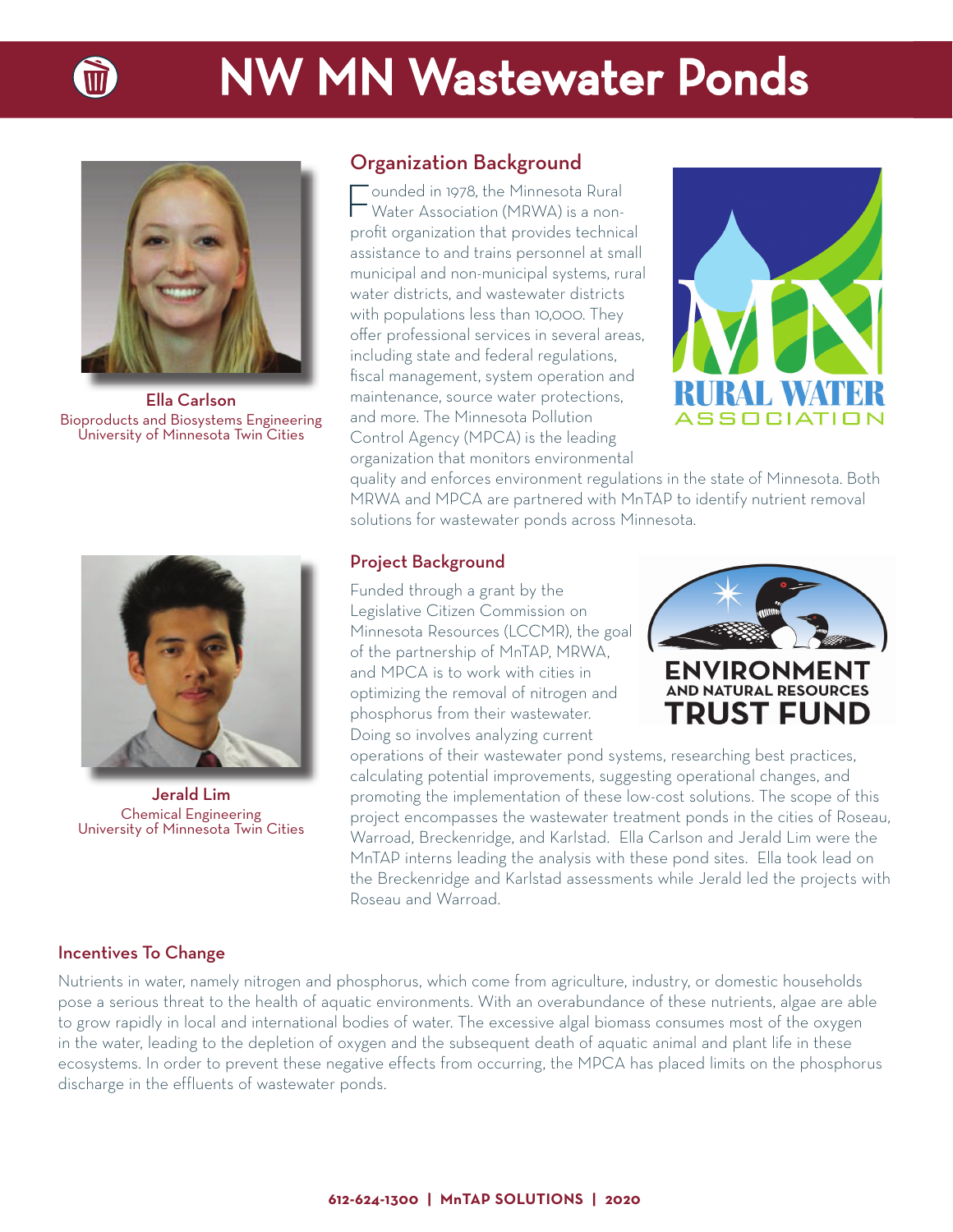## Solutions

### Flow Pattern

Altering the way water flows through a wastewater pond can help immensely in increasing the hydraulic retention time (HRT) and maximizing the depth of water. As the amount of time water stays in the pond system increases, the treatment time increases, leading to better nutrient removal and cleaner discharge water. The overall goal is to keep the wastewater ponds as full as possible over the course of the year, ensuring that as much of the total pond volume as possible is actually being used for treatment time.

### Inflow and Infiltration

Inflow and infiltration (I&I) refers to the unintentional flow of storm water into the sanitary sewer system. It leads to ineffective use of the available volume in a pond, since storm water does not need to be treated but still takes up space, and reduces overall treatment time. Reducing inflow and infiltration by performing dye tests, resealing manhole covers, and inspecting private properties would serve to improve system hydraulic retention time.

### Waterfowl Prevention

Waterfowl, such as geese, contribute heavily to nutrient levels in these ponds in the form of fecal loading. Because waterfowl migration periods tend to align with wastewater pond discharge windows, and waterfowl like to use secondary, polishing ponds, slug loads of nutrients from waterfowl may have adverse impacts on effluent nutrient concentrations. Deterring geese from landing on the ponds during migration periods and deterring nesting at the ponds can lead to a direct decrease in nutrient levels. The use coyote cutouts and other decoys are suggested as options worth testing to reduce direct waterfowl nutrient loading into the ponds.

### Chemical Phosphorus Removal

Chemical addition is a common method of addressing phosphorus and is recommended only if lower effluent levels cannot be achieved using the other solutions provided in this report. A cost analysis for four chemicals, ferric chloride, aluminum sulfate, Phoslock, and RE300, was compiled. From this, both ferric chloride and aluminum sulfate were found to be the most cost effective options at this time. In order to reduce costs associated with the use of a boat or mixer to add chemicals, gravitational addition of ferric chloride solution to the transfer structures between the primary and secondary ponds as water is being transferred was identified as a lower cost option, utilizing the natural mixing of the transfer process to distribute the chemical into the water.

"It has been great working with such talented professional and educated interns with the U of M MnTAP. The perspective and talents of the Interns brings confidence and success to the LCCMR wastewater pond optimization project" *~ Frank Stuemke, Minnesota Rural Water Association*

"MnTAP interns provide site specific recommendations to operators for nutrient reduction at their wastewater facility." *~ Tim Hagemeier, Minnesota Rural Water Association*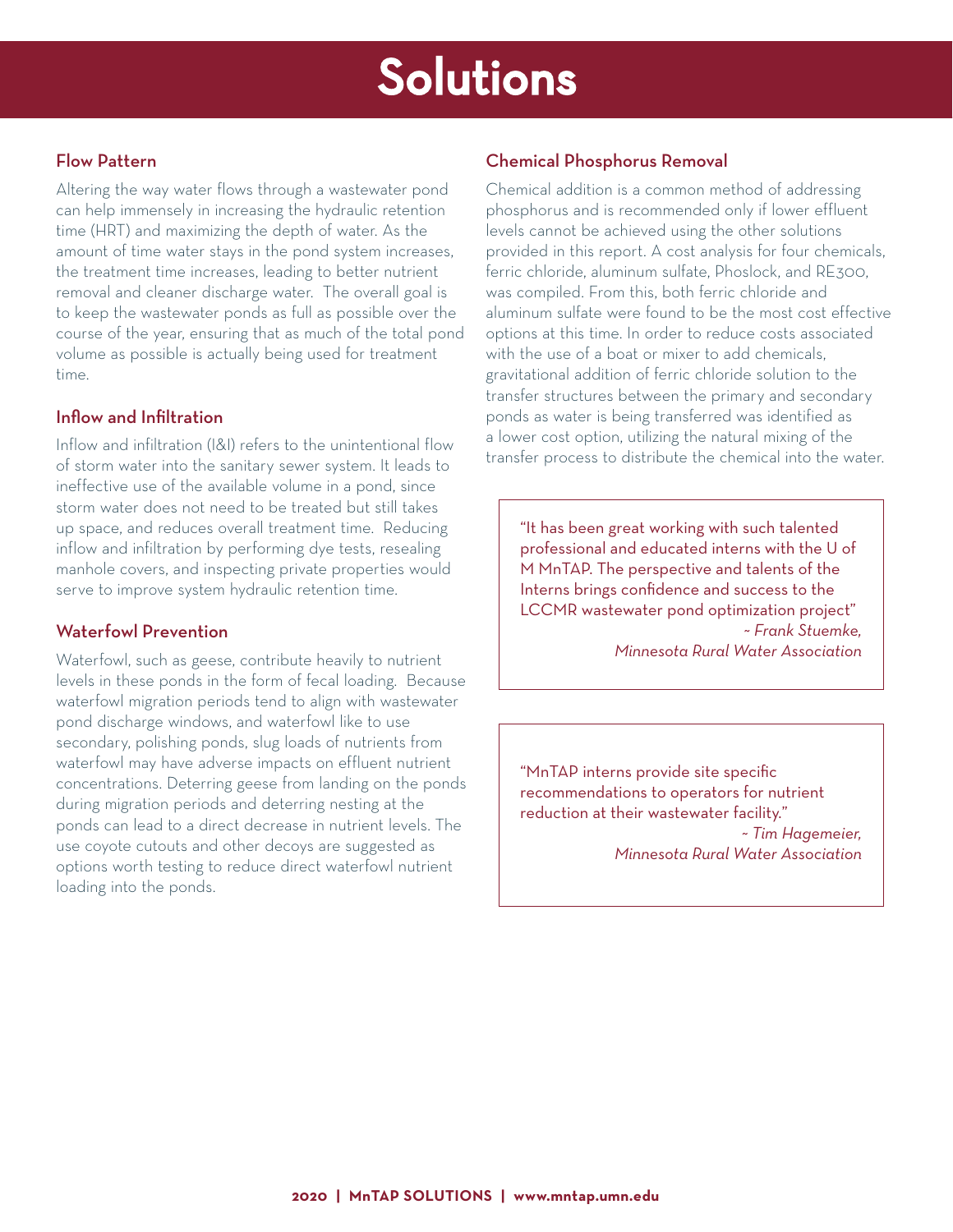# **NW MN Wastewater Ponds**

## Table 1: Roseau Opportunities

| Recommendation                                                           | <b>Annual Reduction</b>  | <b>Annual Savings</b> | <b>Status</b> |
|--------------------------------------------------------------------------|--------------------------|-----------------------|---------------|
| Increase Hydraulic Retention Time                                        | 160 lbs P                | $$^{\circ}$           | Recommended   |
| Use Coyote Decoys or Similar to Reduce<br>Waterfowl Loading              | 1550 lbs P<br>5700 lbs N | $$^{\circ}$           | Recommended   |
| Add Ferric Chloride as Chemical Phosphorus<br>Treatment                  | $600$ lbs $P$            | $$^{\circ}$           | Recommended   |
| Increase Hydraulic Retention Time by Reducing<br>Inflow and Infiltration | 180 lbs P                | $$^{\circ}$           | Recommended   |



Table 2: Warroad Opportunities

*"I think the biggest thing that I gained is the idea of a clientcentered approach. We are always thinking about how to best present information that is relevant to the client, what recommendations make sense for their site, what concerns could they potentially have. My ultimate hope is that I've provided some value to all stakeholders involved in my project. This includes the MnTAP wastewater team, any future interns that may be working on similar projects, the MPCA, and of course my project sites. And fi nally, I really see myself continuing to work in sustainability for the long term." ~ JL*

| Recommendation                                                           | <b>Annual Reduction</b>      | <b>Annual Savings</b> | <b>Status</b> |
|--------------------------------------------------------------------------|------------------------------|-----------------------|---------------|
| Increase Hydraulic Retention Time                                        | $280$ lbs P                  | $$^{\circ}$           | Recommended   |
| Use Coyote Decoys or Similar to Reduce<br>Waterfowl Loading              | $1400$ lbs $P$<br>5000 lbs N | $$^{\circ}$           | Recommended   |
| Add Ferric Chloride as Chemical Phosphorus<br>Treatment                  | $2600$ lbs $P$               | $$^{\circ}$           | Recommended   |
| Increase Hydraulic Retention Time by Reducing<br>Inflow and Infiltration | $370$ lbs $P$                | \$0                   | Recommended   |

#### MnTAP Advisor: Jon Vanyo, Engineer